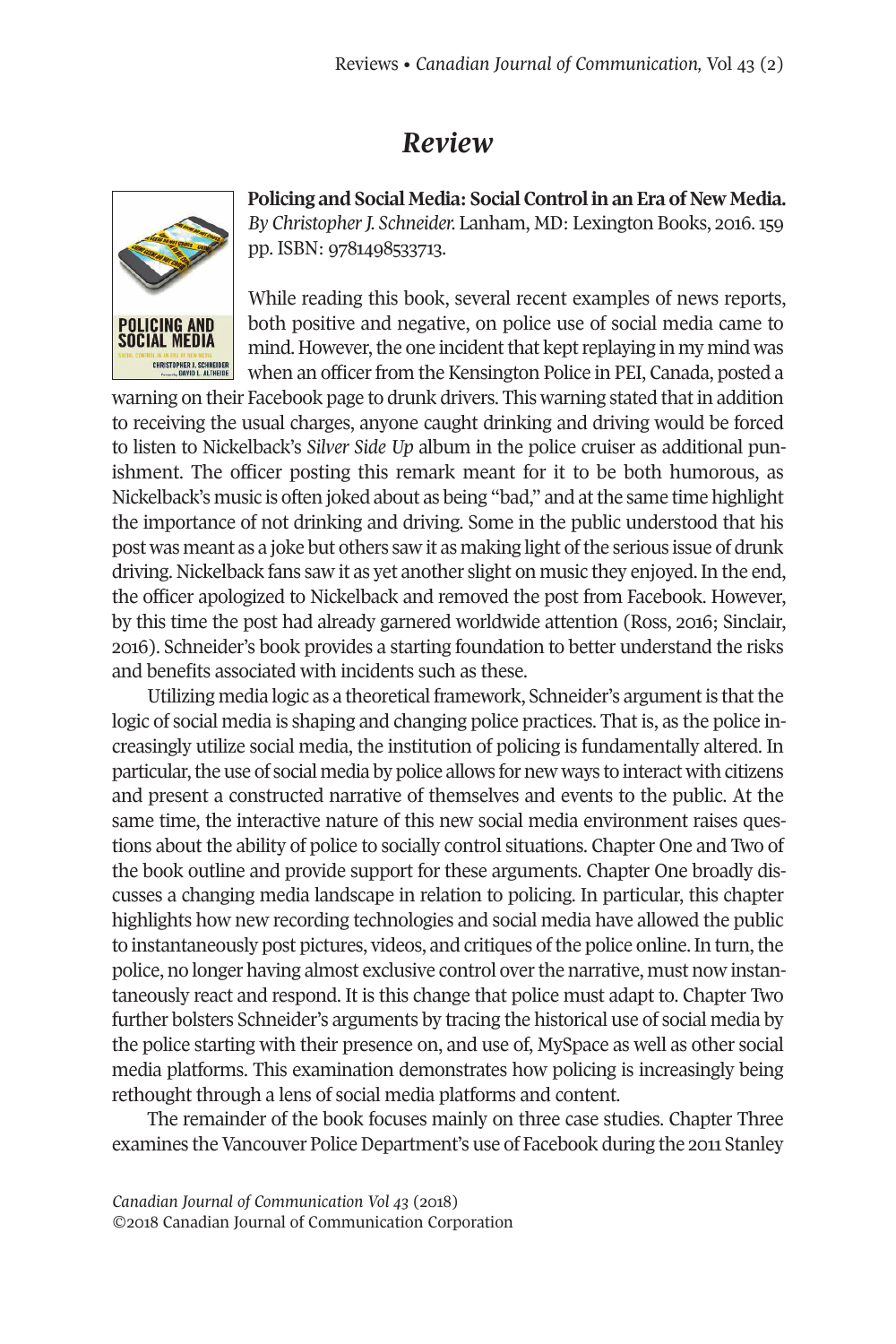Cup riots. Chapter Four focuses on how the Toronto Police Service present themselves publically via Twitter. Chapter Five examines how YouTube was utilized to present the police shooting of Sammy Yatim to the public before the Toronto Police Service was able to frame the incident. Drawing on four years of research, these cases are examined utilizing a qualitative media analysis. For the most part, Schneider does an excellent job at detailing these cases and linking the findings to the larger arguments put forward in the book. However, at times these cases seem to reach beyond their intended illustrative purposes. For example, there is an implication that the Toronto Police Service's use of Twitter tells us something about how other Canadian police services present themselves to the public. Given Toronto's somewhat unique approach to allowing all officers their own social media accounts and that a range of police services across Canada were not consulted, the generalizability of this case study to other locales is questionable. This is a minor concern as the overall text is persuasive and well written. However, there is still very much a need for future research to move beyond isolated events and particular police services in orderto see if Schneider's theorizing holds up across a range of police services.

Overall, the book has very few weaknesses. My only substantial critique of the book is that Schneider's analysis is limited to texts. At times, the author makes claims regarding police intent without conducting interviews with officers about their own social media use. While text analysis is a completely valid methodological approach, interviewing officers would have provided a more well-rounded picture of the impact social media is having on policing.Additionally, and while not necessarily a weakness, the focus on texts revealed much about how citizens viewed the police and the criminal justice system more generally. While this data was used to illustrate how police no longer control the narrative, it also indicated that citizens do not have a solid grasp of criminal justice issues and research. For example, young offenders were identified online, which is generally prohibited under the *Youth Criminal Justice Act*. If policing is indeed being shaped by social media logic, it would have been interesting to discuss in more depth the risks of having a potentially uninformed public help to shape what this logic looks like.

Although focused on Canadian policing, I consider this book an excellent foundational text for those interested more broadly in contemporary police communications as well as the changing nature of policing in general. The arguments are persuasive and help to better understand the challenges police face as they enter this social media environment. To return to the example I opened this review with, the officer was indeed utilizing the logic of social media to engage with the public. That is, he was attempting to be relatable by drawing on pop culture and humourto bring attention to the important issue of drunk driving. When a critique was levelled at the post online, the officer reexamined and removed the post. This type of instant critique and response is the new environment in which policing plays out. While the humour of the officer might have missed the mark for some in the public, this example is better understood within the context of the arguments laid out in Schneider's text. That is, police are adapting to,reflecting on, and changing how they interact with citizens and the new social media environment is helping to shape what contemporary policing looks like.